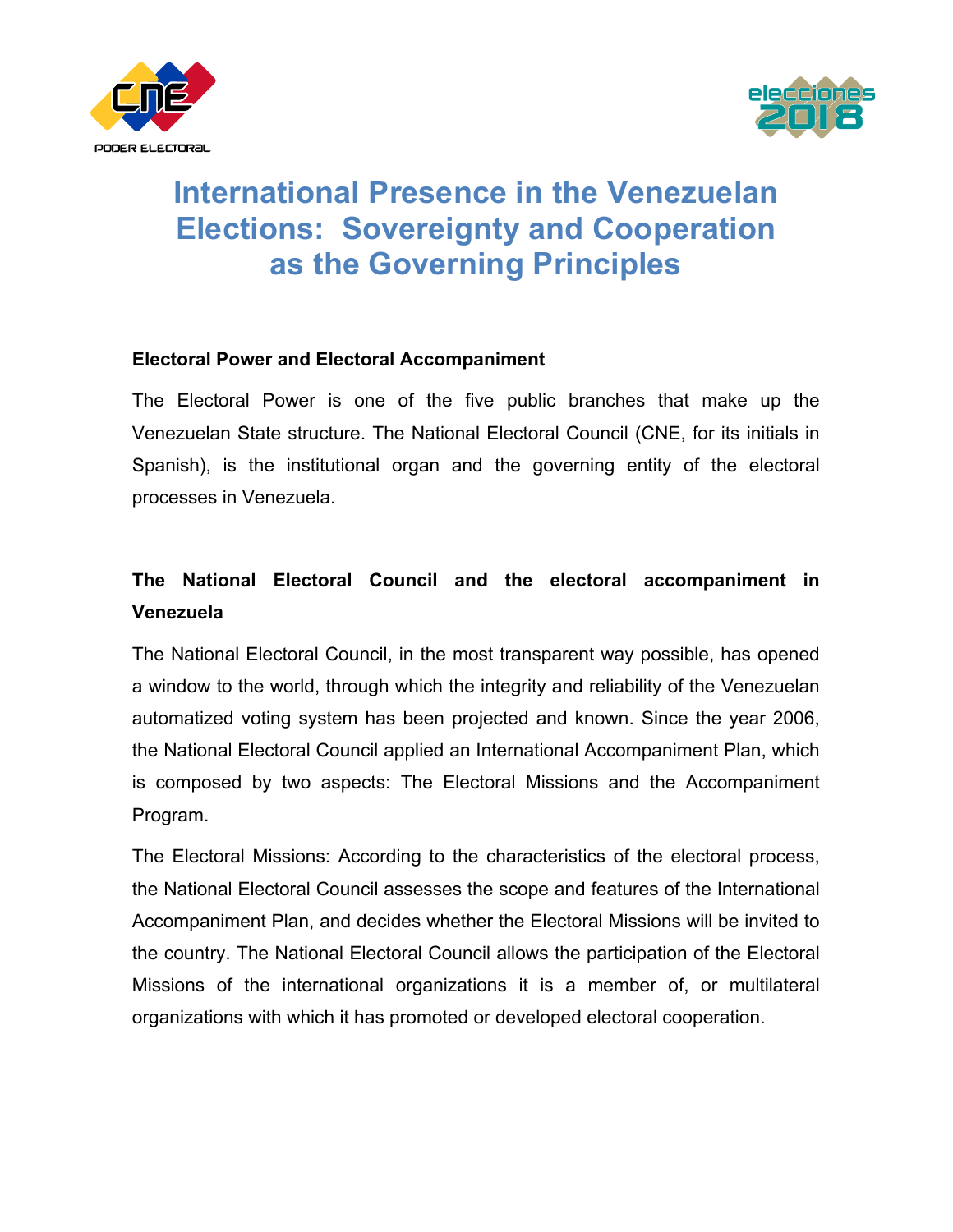



The International Accompaniment Program for each election includes the invitation and accreditation of electoral or political authorities, institutions, organizations and foreign personalities so that they can bear witness to the strength and transparency of the electoral processes carried out in the Bolivarian Republic of Venezuela. Such program involves participation in the technical stages and the activities scheduled to be performed before the election day, during the development of the mentioned election, and immediately after it.

### **What are the legal foundations that gave rise to electoral accompaniment in Venezuela?**

Two main principles define the international electoral participation in the Venezuelan elections: Firstly, respect to the sovereignty of the Bolivarian Republic of Venezuela, its democracy and its electoral processes; and secondly, the international electoral cooperation.

The Venezuelan laws and electoral standards set forth as follows: "International accompaniments are those institutions, electoral authorities, international organizations, or organisms from other States, as well as the institutions and persons in general, that have been properly accredited as such by the National Electoral Council, by means of an invitation issued by the organization, or by a request submitted before the National Electoral Council, in the times and under the conditions set forth in the corresponding plan".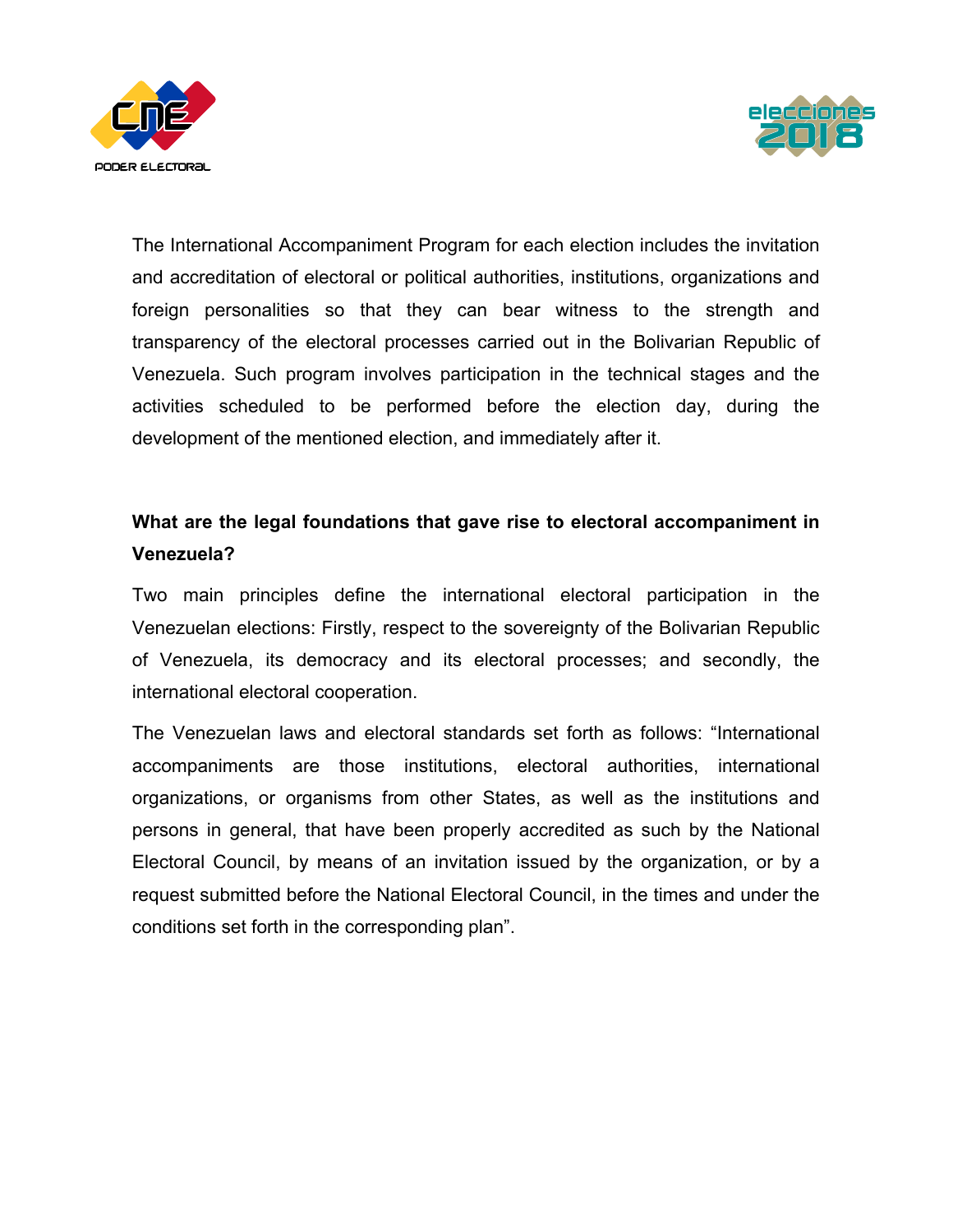



#### **What happens with the international electoral observation in Venezuela?**

In Venezuela, observation of the electoral event is exclusively reserved to Venezuelans, who are allowed to witness the transparency of the electoral process if, and only if, they are members of a civil organization, properly accredited by the National Electoral Council.

Since the application of the observation program in the year 2006, many national civil organizations have participated as observers, with representations throughout the country. More than 3,000 observers are accredited in every electoral process, who visit in average more than fifty percent of the active polling centers.

#### **What are the differences between accompaniment and observation?**

The international electoral observation process that has been in force since the decade of the 60s is associated to the processes of decolonization; it was created with a North-South, Eurocentric, and ethnocentric vision. The observation of the electoral processes is coming to be a common practice, and is marked with a strong asymmetric, mentoring and legitimating approach, on the grounds of the domestic values of the one who observes. This legitimating, self-referenced function has many times been excessive, endangering the processes of democratic consolidation.

In practice, the International Electoral Observation has become a sort of supranational action, governing over the State and also over the authority in charge of organizing the electoral process. Such figure is allegedly the holder of a collection of criteria, knowledges and instruments of technical evaluation, which ASSESSES the electoral process to DEMONSTRATE and CERTIFY its correct development. This condition, which has been established in terms of asymmetry and not in terms of equality, only takes into account its own criteria and intends to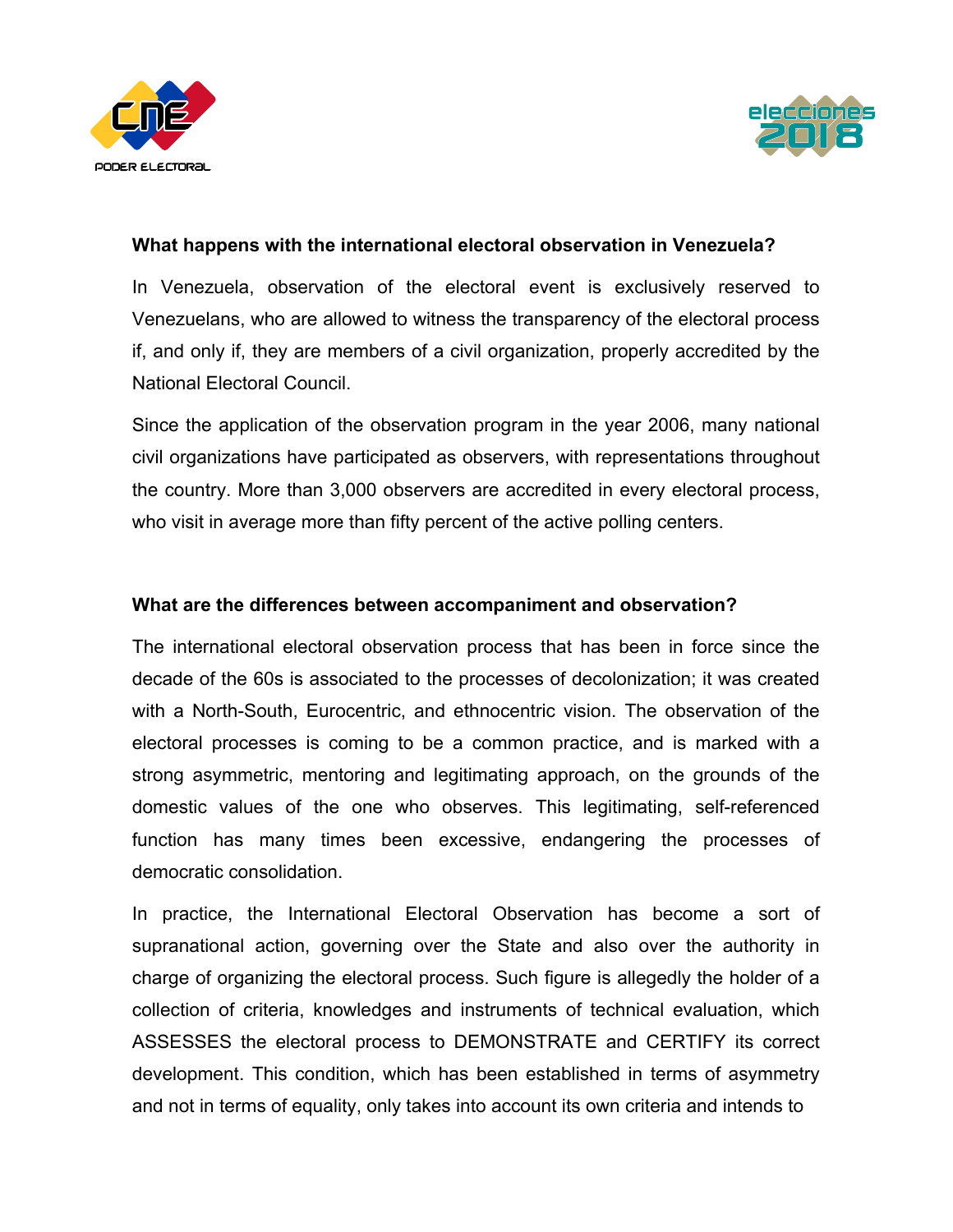



become the only legitimation source of the national processes, with no regards of the cultural, political and social aspects of the countries visited by them.

The International Electoral Accompaniment is the alternative to this model, and it has increasingly being adopted by different electoral organizations and countries in the region. The international electoral accompaniment, which has been created in Venezuela, is a very broad and deep technical activity that covers all the stages and activities of the electoral events, and offers the accredited accompaniers' extensive guarantees in their work so that they are able of, in effect, verify the reliability and transparency of the electoral processes and their results. The activities and conditions performed in this process are innovative and original because of the high electoral technical development existing in Venezuela, which in all cases are considered to be superior that the so -called international standards.

#### **What does the international electoral accompaniment program imply?**

The International Electoral Accompaniment Program stablishes the foundations for the presence and participation of electoral experts and other accredited persons, in all the technical and institutional stages, prior to the electoral event, during the development of the event, and after it.

The work schedule of the National Electoral Council allows us to follow the electoral process in every one of the stages, from a legal, political and technical point of view. The Venezuelan international electoral accompaniment is a pioneer and has been created on the basis of mutual cooperation and respect among sovereign countries. It complies with the principles set forth in the Venezuelan legal framework applicable to this matter, namely the principles of constitutional supremacy, legality, sovereignty, integrity and territorial inviolability, self-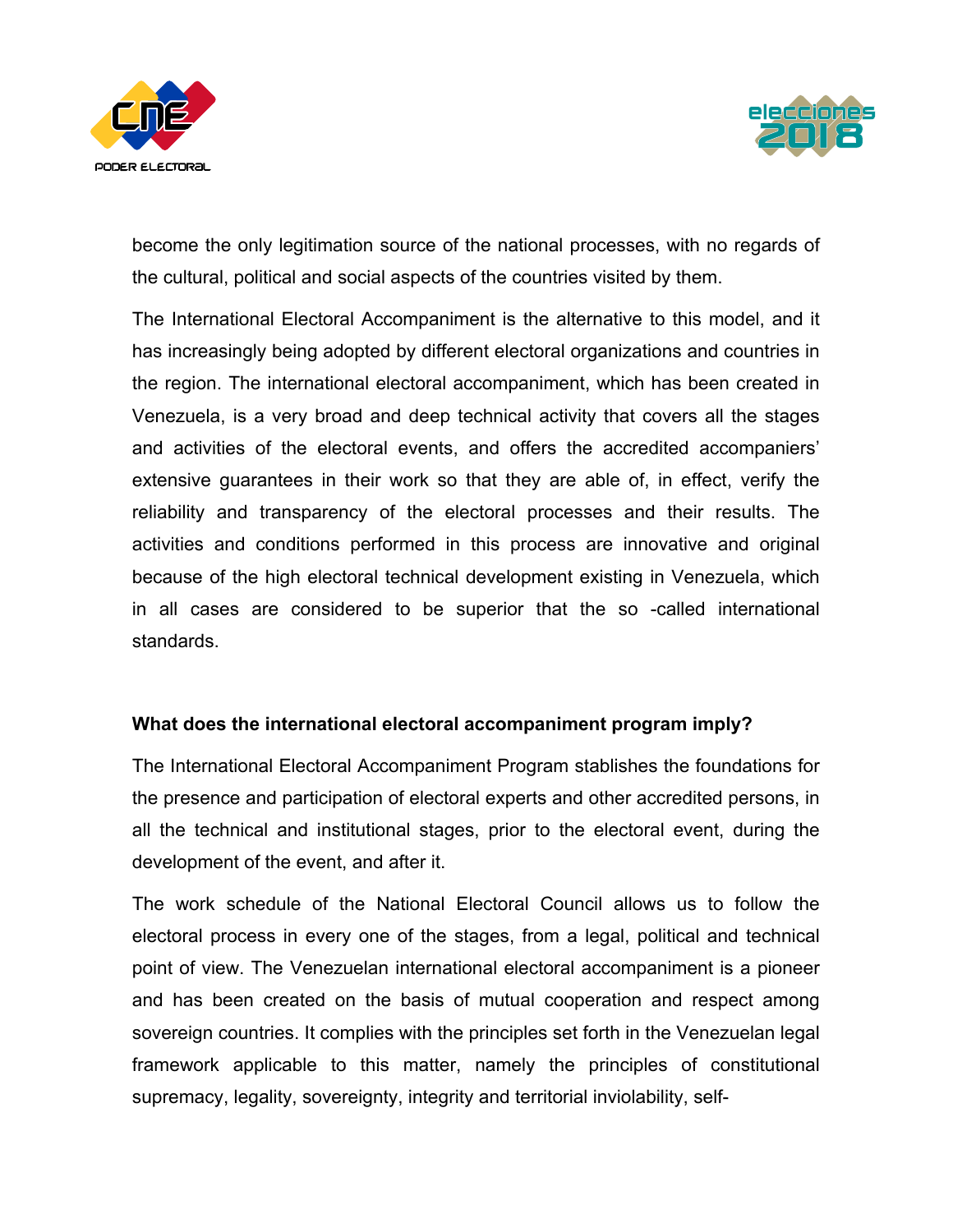



determination of the nations, no inherence, impartiality, transparency and respect for the electoral rules and authorities.

### **What are the stages followed that the international electoral accompaniment process in Venezuela?**

The process is carried out in three clearly stablished stages:

The pre- electoral stage, in which the electoral technicians, non-governmental organizations representatives, experts and scholars from many countries monitor the auditing process performed by the automatized voting platform and the electoral instruments.

The electoral stage, when the members of the accompaniment program are allowed to the activities related to the campaign closing, and the celebration of the elections.

Finally, the post- electoral stage, where the international accompaniers are allowed to attend the proclamation of the elected candidates, as well as the auditing processes after the election.

In all the stages, the accompaniers interact with electoral authorities, National Electoral Council technical support teams, electoral officials, and the technical and political representatives of the participating political organizations, as well as the mass media, all of this in the framework of the conditions set forth by the National Electoral Council.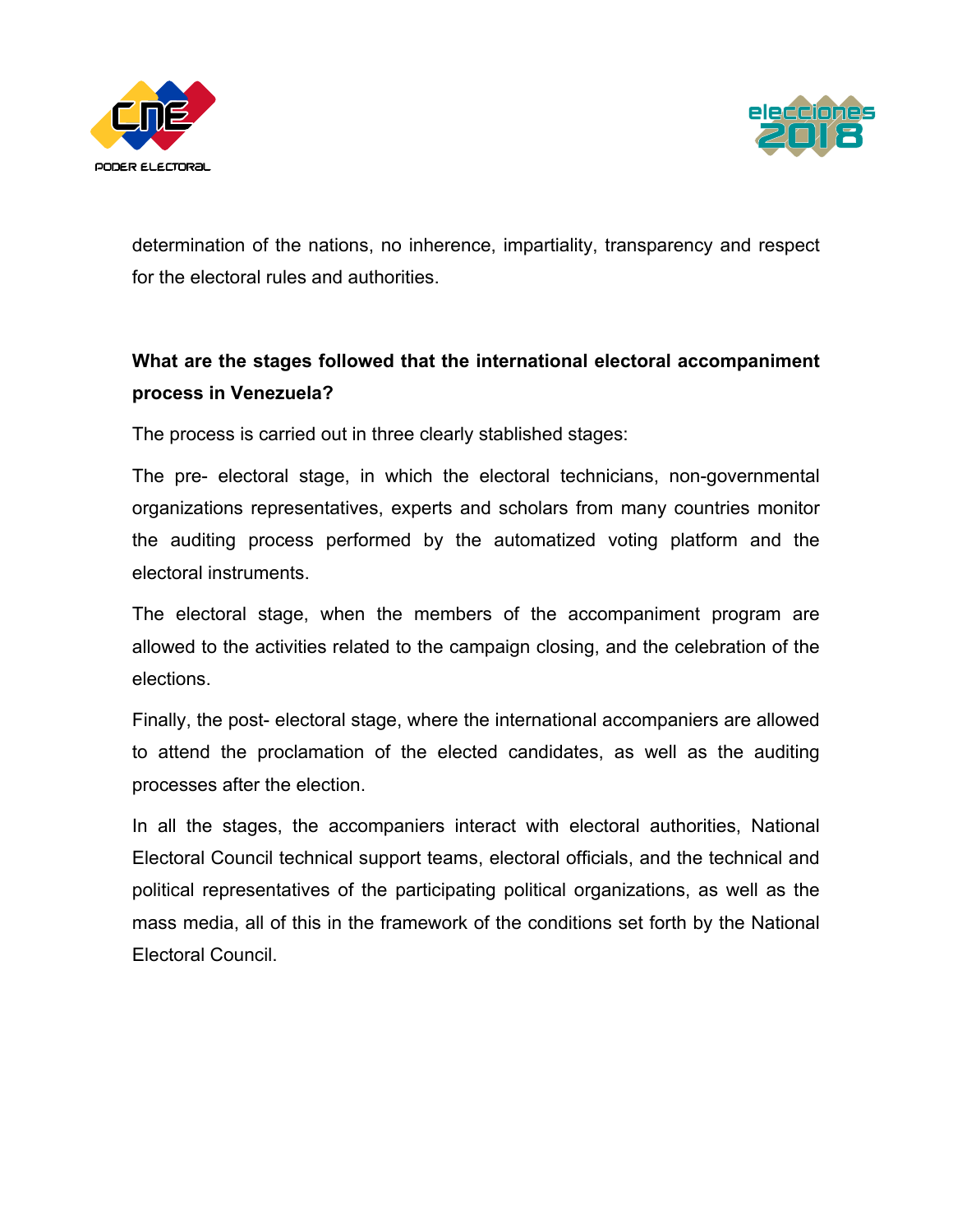



## **Which are the activities that the international accompaniers must accomplish?**

The international accompaniers shall accomplish the following activities:

- Participation in the auditing process of the electoral system, before and after the electoral event.
- Visits to the technical spaces, and the centers of production, storage and distribution of machines and electoral material.
- Tours to the different polling centers and free contact with the officials, witnesses, and citizens in charge of the process.
- Participation in the civil auditing process, which implies the opening of fiftyfive percent of the boxes where the polling vouchers are safeguarded, and the confrontation with the scrutiny record issued by the polling machine. In this stage, the officers should verify the nonexistence of discrepancy between the data contained in the scrutiny record and the polling vouchers.
- Meetings with the National Electoral Council technical support team.
- Contact with the mass media.
- Delivery of a post- election report to the Electoral Power, regarding the conclusions drawn from the work executed, including a report of situations and recommendations.

# **What is the importance and significance of the international electoral accompaniment in Venezuela?**

The National Electoral Council International Electoral Accompaniment Program encourages the participation and encounter among fellows, among peers, among those who know, because of their current or former condition as the organizers or administrators of electoral processes, about the how-to of an electoral process, its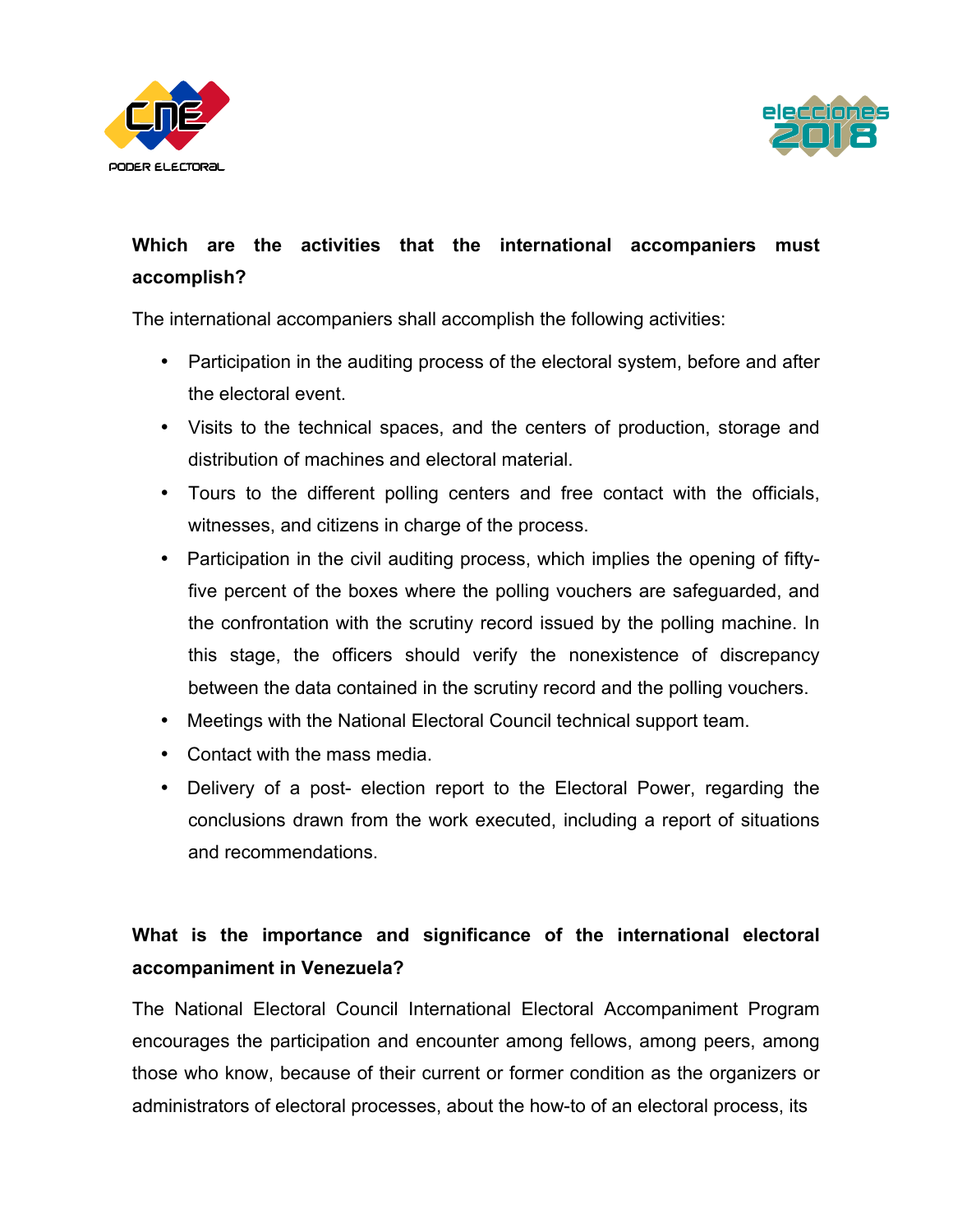



intricacies, its complications, the implications of every stage, and every decision made, and about the contingences that can emerge, and the way to solve them.

The program bolster the exchange of experiences, and mutual enrichment among the accredited experts and the electoral authority, by appreciating the knowledge among those who can understand and grasp the value of electoral management, the way in which each electoral administrator solves problems, improves and modernizes its procedures and, most of all, all of them can learn from the strengths of the polling systems from other country. Because of all of this, the National Electoral Council believes that electoral authorities' accompaniment in every country of the world is essential in the task of the International Accompaniment.

#### **New paradigms in the international electoral cooperation**

This new concept of international accompaniment is not exclusive from Venezuela. As a result of the deepening and strengthening of democracy in Latin America and the Caribbean during the last decades, several countries are moving forward to a new paradigm, going from the traditional Observation Missions, which are characterized by their invasive and tutelary nature, towards processes of cooperation and institutional strengthening regarding electoral matters. The progress in other countries of the region regarding this subject is noticeable, while the countries that still embrace those old ideas, in which the recognition or accreditation of organizations, countries or multilateral organisms, which are not related to the nations and their citizens, are increasingly less.